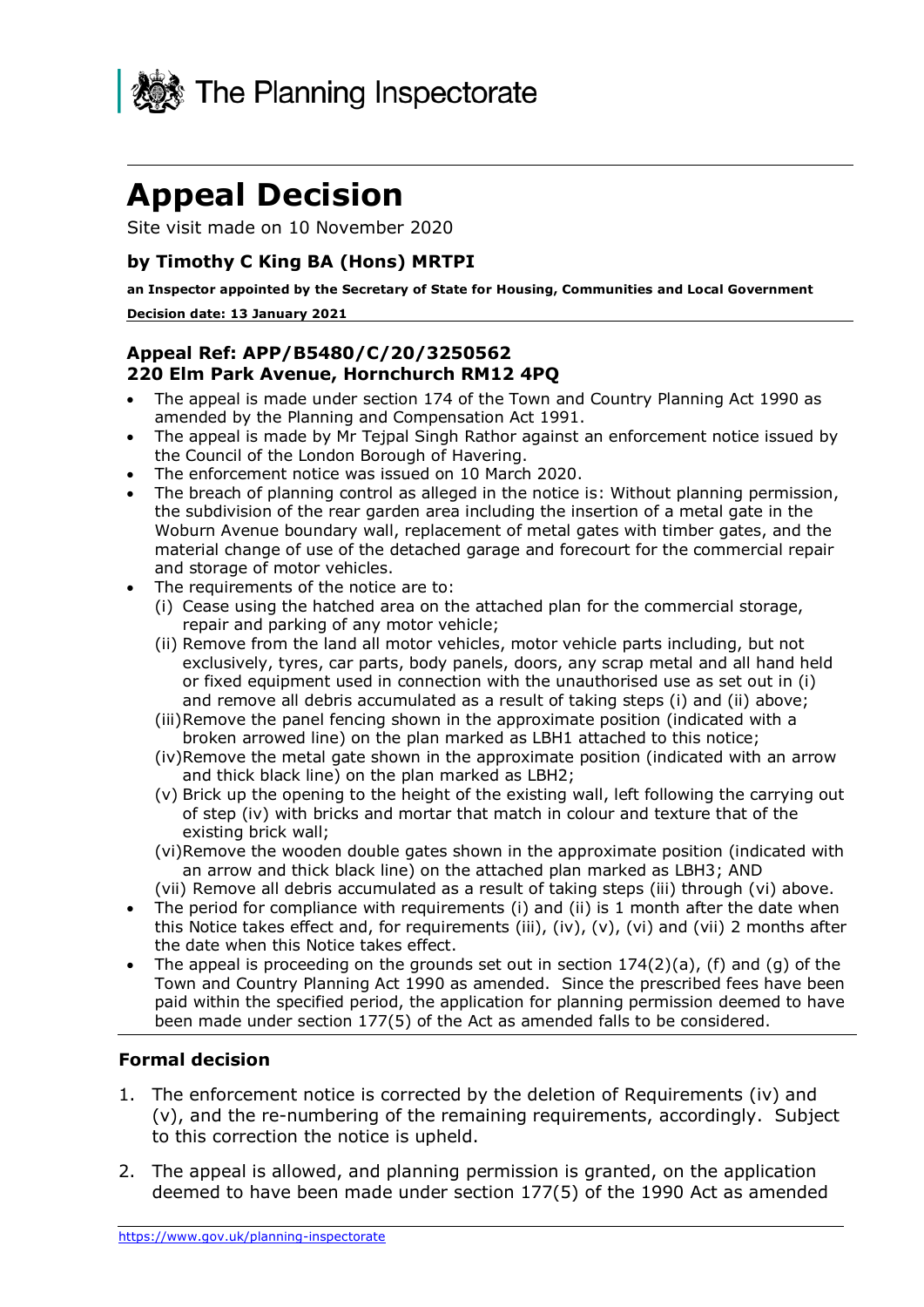insofar as it relates to the installation of the metal gate within the brick wall, and thereby the requirement to brick-up the resultant break in the wall becomes unnecessary.

 3. The appeal is dismissed and the enforcement notice is upheld, and planning permission is refused in respect of the change of use of the detached garage and forecourt for the commercial repair and storage of motor vehicles, the installation of the timber gates fronting the garage and its forecourt, and the installation of panel fencing for the purposes of sub-dividing and bounding the rear garden area.

#### **Preliminary Matters**

- 4. The appellant indicates that the use of the domestic garage and its forecourt for vehicle repairs and associated storage does not constitute a material change of use, yet he has not appealed the enforcement notice on Ground (c) which would have been consistent with his argument that no planning permission was required for this particular element of the breaches identified by the Council. Similarly, although the appellant indicates that the sub-division and demarcation of the rear garden area has already been permitted by previous planning decisions made by the Council, as no Ground (c) appeal has been put forward in this regard, the appellant is, as a consequence, saying that the fencing in situ requires the benefit of planning permission. It also then follows that neither is the appellant claiming that this particular element is covered by Class A ('Minor Operations') of Part 2, Schedule 2 of the Town and Country Planning (General Permitted Development) (England) Order 2015 (GPDO). No diagrammatic representations nor details of the fencing panel heights have, though, been provided to illustrate that the fencing complies with such.
- 5. The site's recent planning history, which has involved the creation of two additional properties, Nos 2C and 2D Woburn Avenue, for use as self-contained residential units has been outlined. However, although various plans/drawings have been submitted by the appellant as an attempt to support his case, it is not clear which of these support the following claims made in his Statement of Case:

 *"The plans below clearly show a 2m high boundary wall and the gates in question giving access to the approved rear garage and crossover"* (under paragraph 1.2); and

 *"The arrows on the photo shows the partition of the individual flats with fence which were approved on the two LDC applications – See Appendix C Approvals and pages 3, 4, 5 & 6 above"* (under the photograph below paragraph 5.5).

 6. The most detailed of these is a copy of a plan apparently relating to a planning application prepared by Dhiman Design Consultants, for 220 Elm Park Avenue, (drawing no 20-543-P03 Rev B) and labelled 'Proposed ground floor plan.' The appellant suggests that this drawing relates to a planning permission (ref P.1868.01) which was granted in February 2002. The plan, though, being only two-dimensional in form, merely implies the 2m high boundary wall, as is the case with the double gates forward of the garage. However, more importantly, neither this drawing nor any of the other plans put forward show the proposed sub-division of the rear garden with fencing, as is relevant to the enforcement notice at appeal.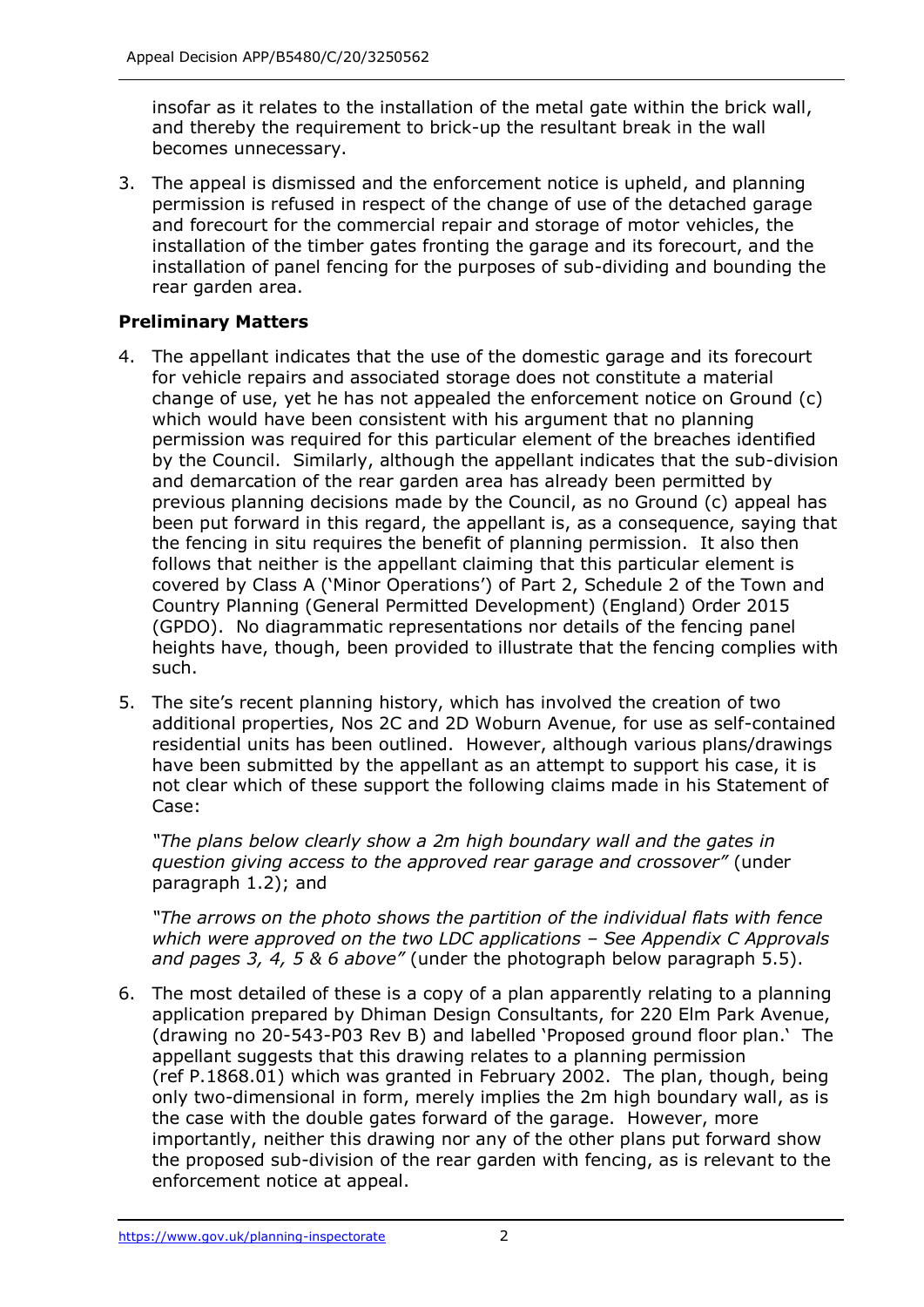- 7. The appellant then refers to two lawful development certificates (LDC) issued by the Council in November 2019. Similarly, the submitted plans, which are effectively small scale ordnance survey extracts, do not help the appellant's case. Also, and I am not sure what exactly they relate to, a series of drawings for 'Flat 2C', dated 19 February 2020, have been submitted by the appellant in support of the appeal. Again, these do not assist in the manner desired.
- 8. It is open to me to interpret what I might consider as 'hidden grounds' in the appellant's representations. However, as the extent of the evidence provided does not suggest to me that the sub-division of the garden and erection of panel fencing is already permitted by means of a previous planning permission or the entitlements under the GPDO, I must consider that this development requires the benefit of planning permission.
- requires the benefit of planning permission. 9. As regards the car repairs and associated storage of vehicles and their parts the materiality of such an unrestricted operation in a residential area would go significantly beyond the scope of what could be considered a hobby or an activity incidental to the use of the dwellinghouse, and would thereby also require the benefit of planning permission.
- 10. In the circumstances I shall assess both of the above developments in accordance with their planning merits and/or impacts under the Ground (a) appeal lodged, along with the other breaches alleged in the enforcement notice.

# **The Appeal on Ground (a) and the Deemed Planning Application (DPA)**

Main Issues

- 11. These are:
	- 1) the development's effect on the living conditions of local occupiers, with particular regard to any noise and disturbance and vehicular movement arising; and
	- 2) whether the development provides for a satisfactory standard of accommodation for the occupiers of the site's residential units, with particular regard to external amenity space.

#### Reasons

#### *Living conditions*

- 12. Although I noted at my site visit that the garage and forecourt had been fully cleared the appeal requires me to assess the use not on what I witnessed but, instead, on the effects that would be felt by granting planning permission for the use, as enforced against. This is, indeed, the purpose of a DPA.
- 13. In gauging the scale of the vehicle repair use and its associated activity at the site I have had regard to the representations received from interested parties, and it would appear that it previously gave rise to significant noise nuisance. I note the appellant's comment that the appeal premises is located off a busy street, and local residents should here expect higher levels of noise and disturbance. However, whilst Elm Park Avenue might be a busy through route that is not the case with Woburn Avenue, off which the garage is located. This is, instead, a residential side road which I noted was significantly quieter than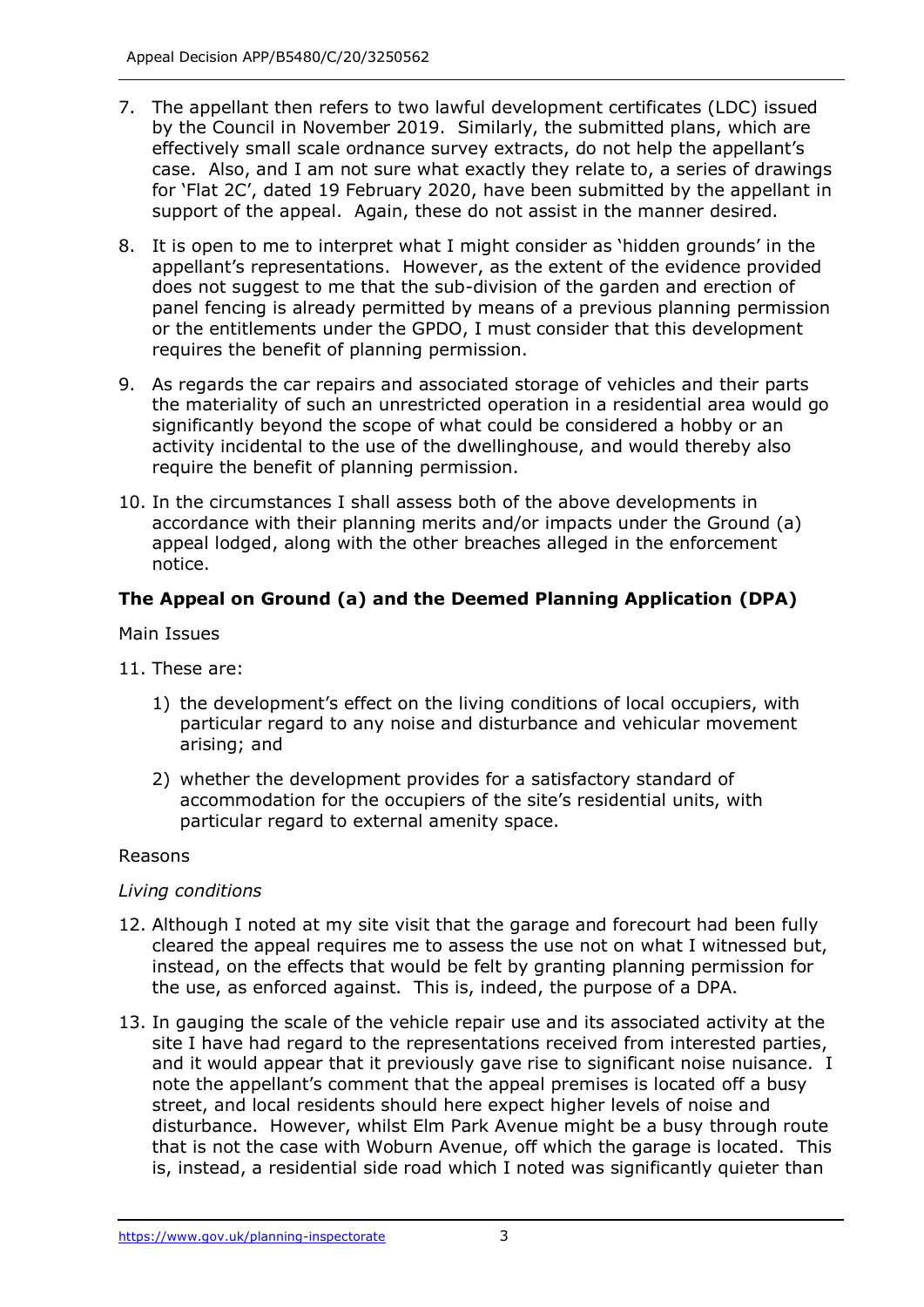Elm Park Avenue. Further, the said objections have been received from neighbouring residential occupiers from Woburn Avenue.

- neighbouring residential occupiers from Woburn Avenue. 14. With reference to the photographs provided by the Council, and the vehicles shown being stored at the site, presumably awaiting repair or collection, it depicts an intensity of use which goes beyond what might be witnessed from that of a hobby. Although the appellant disputes the Council's claim that it was a commercial use, due to the numbers of vehicles evident from the photographs, I am not convinced that the operation was not for financial or commercial gain.
- 15. Granting planning permission for such a use would realistically provide the appellant with a considerable degree of latitude as to the scope of the activity and the manner in which such an unneighbourly use in a location of residential character could be run. The imposition of necessary and reasonable conditions in an attempt to regulate this would be problematic as to both the precision of wording and their enforceability. In terms of numbers of vehicles at the site the use would almost certainly require constant monitoring. Such difficulties are indicative of the fact that the nature of vehicle repairs means that the use does not fall within the B1 (light industrial) use class but, instead, is more akin to a sui generis use. This could even stray into a Class B2 (general industrial) use should power tools be employed, although I accept that a condition imposed to bar the operation of such might be easier to enforce.
- 16. To compound matters, though, the large, double, timber-gates which open across the footway are potentially hazardous to both pedestrian and vehicular safety. The appellant makes the point that the dimensions of the drive fronting the garage do not allow for vehicles to both enter and leave the site in forward settings, and if used solely for domestic garaging or storage purposes, would generate only a tiny fraction of vehicular movements compared to that arising from a potential steady stream of cars being brought onto the site for the purposes of undergoing repair and, later, moving off. gears. That said, this arrangement, whilst not uncommon in residential
- 17. I am also mindful that the proposed use of the forecourt and garage for vehicle repairs precludes what would be their expected use for off-street parking for the benefit of residential occupiers. If used instead in connection with the repair use the gates would be opened and shut far more frequently than would be normally the case. I am also concerned as to the potential presence of large, attendant vehicles such as pick-up trucks which are often required in connection with vehicle repair uses.
- 18. However, there is a clear difference between the above gates and the installation of the small, metal gate within the side boundary wall. The enforcement notice requires also for this pedestrian gate to be removed, as it allows access to a residential unit via the rear garden area. The configuration here is a concern to the Council. That, though, is a different issue and I consider it would be unfair to require for this gate's removal as, in itself, it has created no material harm and does provide security on the existing layout. Nonetheless, the other elements of the unauthorised development referred to are, for the above reasons, unacceptable.
- 19. On this main issue, my findings on the metal gate aside, I conclude that the use of the garage and forecourt for car repairs, their associated storage and of their parts, and the installation of the wooden gates, are all harmful to the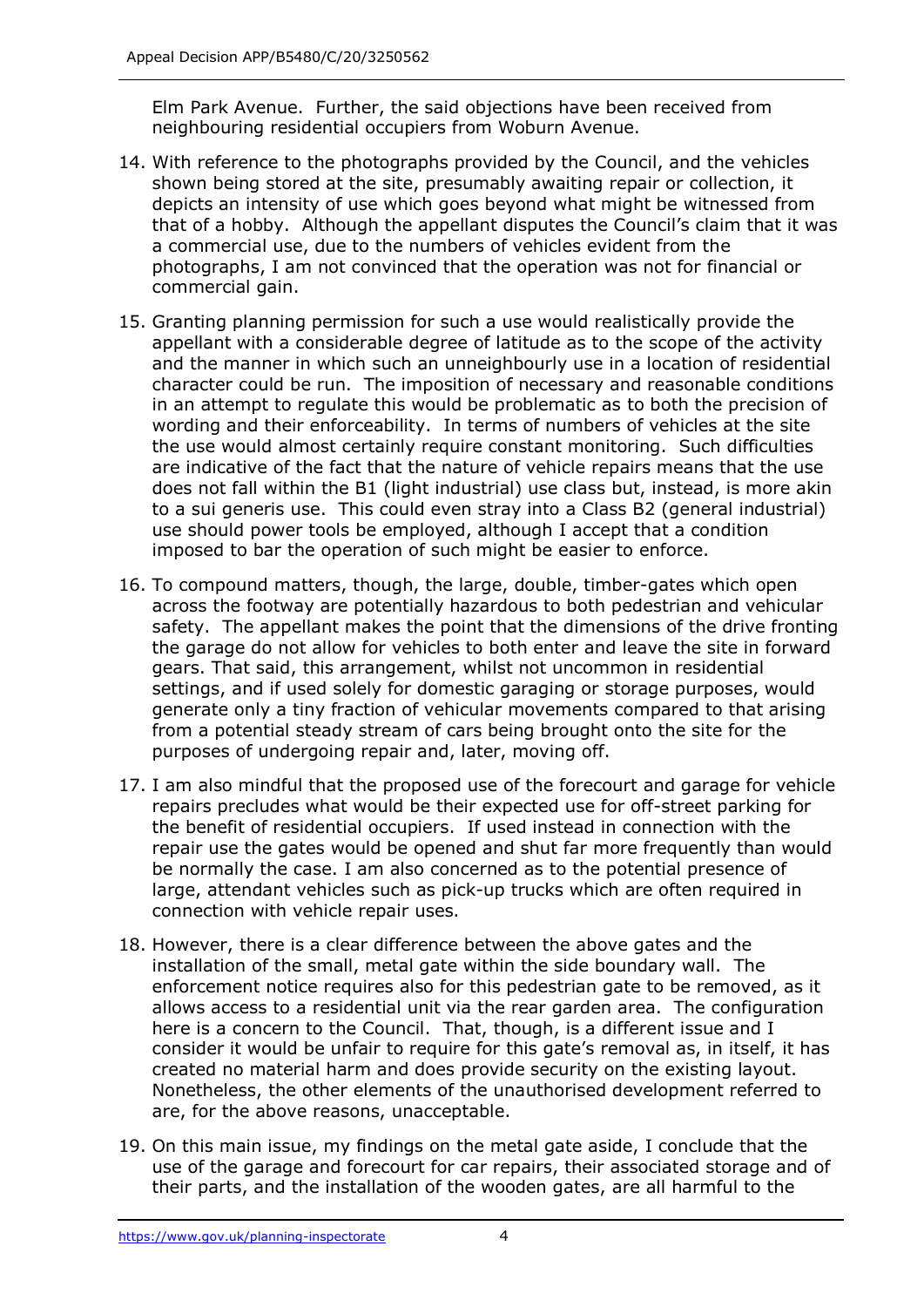conflict with the objectives of policies DC55, DC36, DC33 and DC61 of the Havering Core Strategy and Development Control Policies document (CS), policies 7.4, 7.6 and 6.13 of the London Plan (LP) and relevant advice within the Council's 'Residential Design' Supplementary Planning Document (SPD). living conditions of neighbouring residential occupiers, and are in material

### *Standard of accommodation*

- 20. The enforcement notice seeks the removal of the panel fencing which sub-divides and bounds what was originally the rear garden pertaining to No 220. As I have mentioned there is no clear indication that the location and form of the divides that now exist have been permitted as part of the use of the flat units (C & D) created which, it appears, benefit from lawful development certificates issued in 2019. Besides, in taking the approach that the breaches of planning control relate to the land which originally, in its entirety, related to No 220, I must take it that the number and extent of the breaches identified by the Council at the time the notice was issued, represented the totality of these.
- 21. In the circumstances, in identifying that the division leaves little external garden area for flats A & B it would appear that the Council is aiming for a comprehensive solution to the arrangement. The appellant's argument that this has been carried out in the interests of security might have been a consideration but does not demonstrate that the division represents an equitable split between the flats. The photographs provided of other fencing in the locality are not comparable to the nature of that erected in this particular instance. Each case must be decided on the individual issues involved and the planning merits and/or impacts arising in each particular instance. As the fencing has been seemingly put up at whim I must agree with the Council that proper consideration should be given to the split in the interests of all the flats' occupiers.
- occupiers.<br>22. I therefore conclude that the development, in the above regard, does not allow for a satisfactory standard of living conditions for the occupiers of the site's residential units, and is in contrary, in particular, to the objectives of CS policies CP17, DC3 and DC61, LP policies 7.4 and 7.6 and relevant advice within the Council's SPDs 'Residential Design' and 'Residential Extensions'.

Conclusions on the DPA

 23. I have found harm on both main issues, which is compelling. For the above reasons, and having had regard to all matters raised, the appeal on ground (a) is partly allowed, but only in respect of the metal gate installed, and planning permission is hereby granted for such on the application deemed to have been made under section 177(5) of the 1990 Act as amended. However, the appeal is dismissed for the car repairs, the associated storage of vehicles and parts, the timber gates, and the panel fencing installed, and planning permission is refused in these respects on the DPA.

# **The Appeal on Ground (f)**

 24. The appeal on ground (f) is that the requirements of the notice exceed what is necessary. When an appeal is made on ground (f) it is essential to understand the purpose of the notice. S173(4) provides that the purpose shall be either to remedy the breach of planning control or to remedy any injury to amenity. In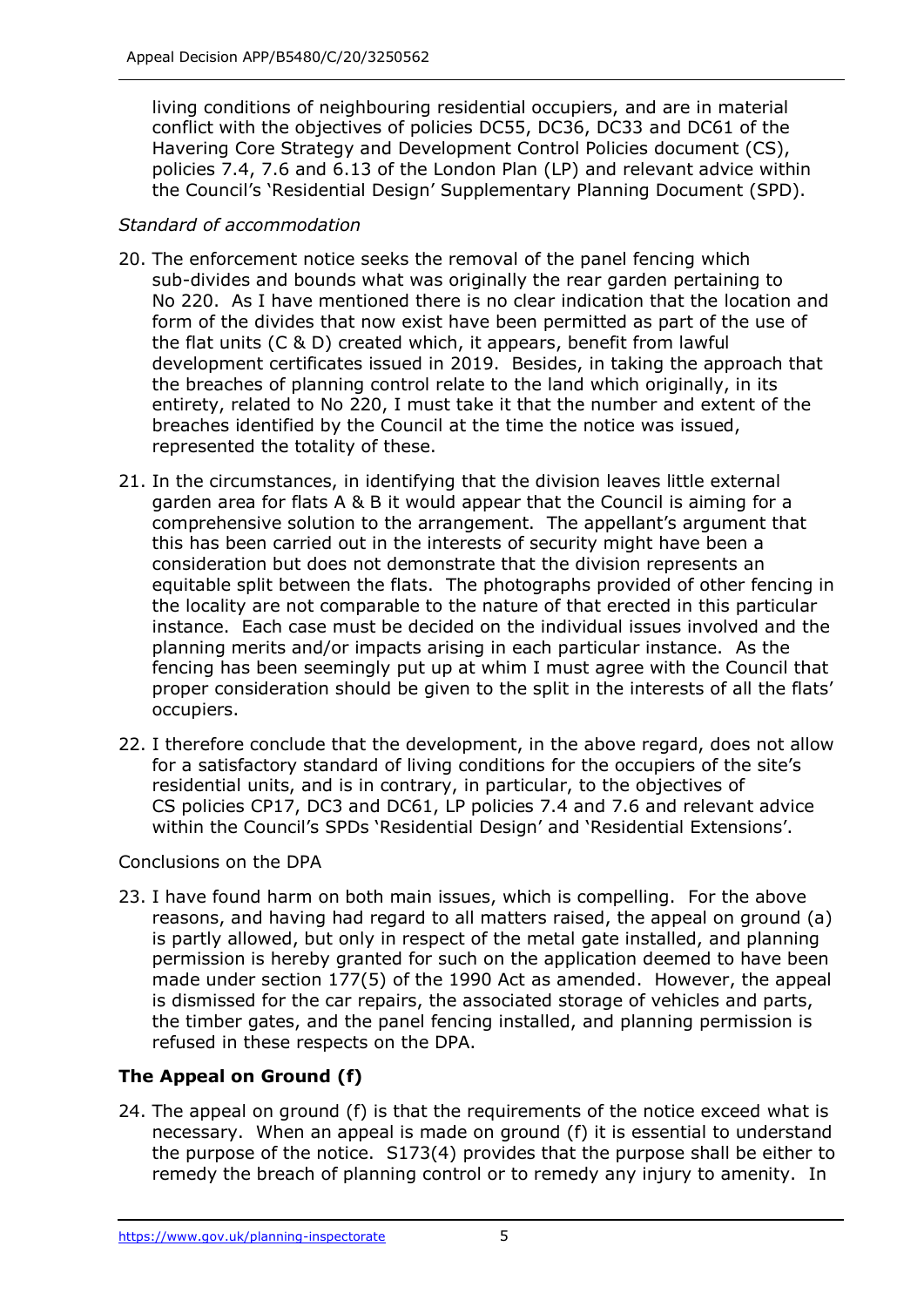this case it would appear from the requirements of the notice that its primary purpose is to remedy the breach by restoring the land to its condition prior to the current breach.

- 25. Under the DPA I have found that planning permission should not be granted for the majority of the unauthorised development and, on this ground, the appellant refers only to the removal of the "fence and gate" as excessive with regard to security measures. However, as the metal gate can now be retained this should negate the security argument whilst a comprehensive solution can be found to the matter of the garden subdivision.
- 26. The Council may have chosen not to enter into negotiation with the Council as regards the above issue. However, with the appellant being of the opinion that the garden subdivision and facilitative fencing are already permitted in planning terms - for which I have found otherwise - I cannot envisage that any mutually acceptable solution might have proved possible prior to the enforcement notice's issue.
- 27. Given the circumstances, I find that the notice's stated requirements are not excessive for the purposes of remedying the breaches of planning control.
- 28. The appeal on ground (f), therefore, fails.

## **The Appeal on Ground (g)**

- 29. The appeal on ground (g) is that the stated time period for compliance falls short of what is reasonable in the circumstances. The appellant indicates that the stipulated periods should, in the current circumstances, be extended to between 9 and 12 months, which he considers would be a more realistic period within which to plan and undertake the necessary work.
- 30. The car repairs and associated storage use has, however ceased, and the garage and forecourt cleared of such. Only the wooden gates and the fencing panels now need to be removed, for which a period of two months has been allowed. The gates could potentially be replaced by something akin to those shown on the bottom photographs on pages 20 and 21 of the appellant's Statement of Case.
- Statement of Case. 31. If not satisfying the GPDO's Schedule 2, Part 2, Class A, and planning permission was required for such then it would be open to the Council, should it see fit, to vary notice and extend the compliance period in this regard. However, that must remain a matter between the two main parties. Whatever, new gates could be hung and the fencing removed in a matter of hours. Accordingly, I am satisfied that the stated compliance periods are adequate to make the necessary arrangements and achieve compliance.
- 32. On this basis the appeal on ground (g) fails.

#### **Overall Conclusion**

 33. S180 of the 1990 Act says that where, after the service of an enforcement notice, planning permission is granted for any development carried out before the grant of that permission, the notice shall cease to have effect so far as is inconsistent with that permission. That is the case here with the metal gate in situ.